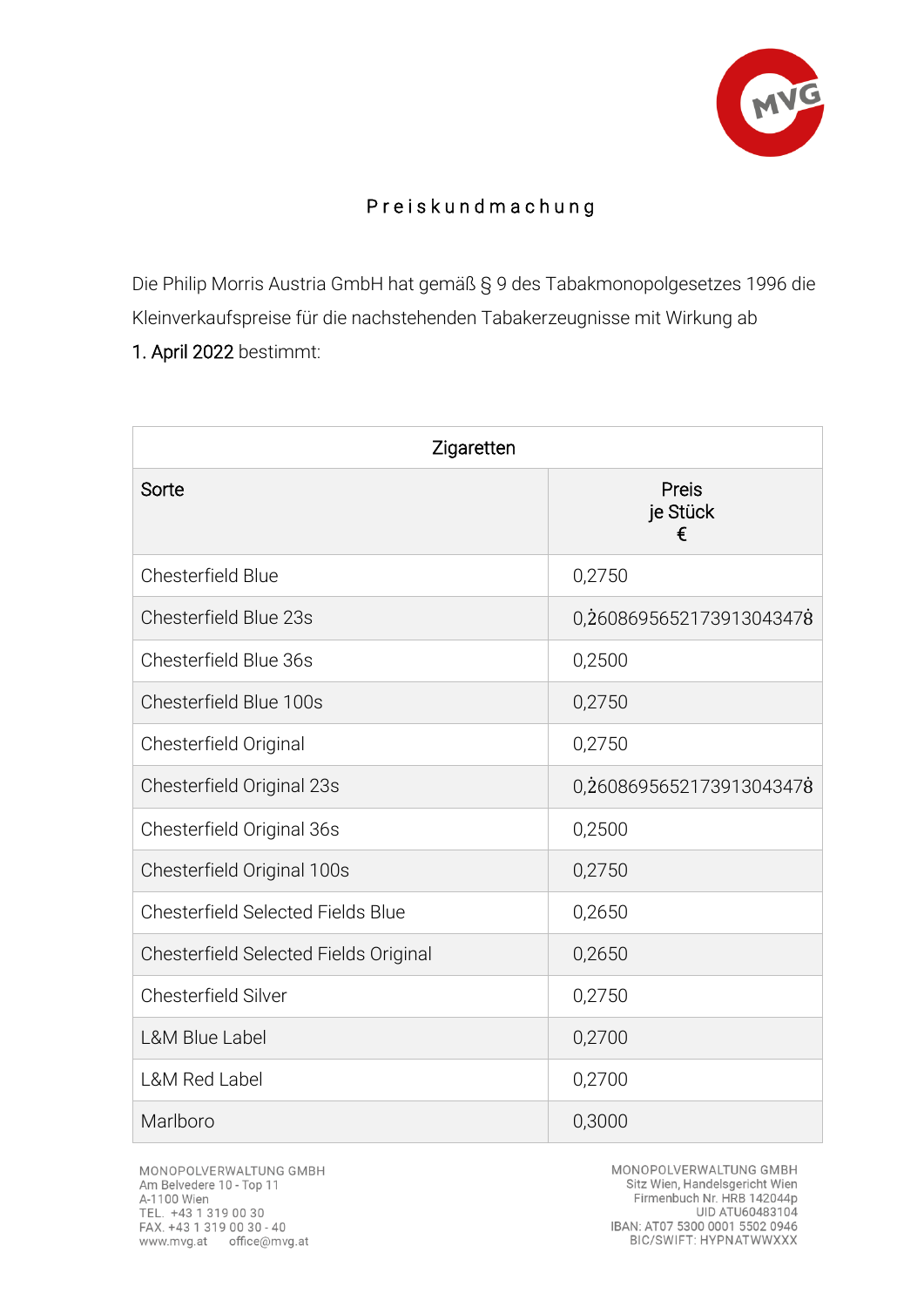| Marlboro 25s            | 0,2800 |
|-------------------------|--------|
| Marlboro 100s           | 0,3000 |
| Marlboro Gold           | 0,3000 |
| Marlboro Gold 25s       | 0,2800 |
| Marlboro Gold 100s      | 0,3000 |
| Marlboro Gold Soft Pack | 0,2900 |
| Marlboro Mix            | 0,3000 |
| Marlboro Red Touch      | 0,2900 |
| Marlboro Soft Pack      | 0,2900 |
| Marlboro Touch          | 0,2900 |
| Philip Morris Blue      | 0,2700 |
| Philip Morris Supreme   | 0,2700 |
| Philip Morris White     | 0,2700 |

| Zigarettentabake                              |                                |                          |  |
|-----------------------------------------------|--------------------------------|--------------------------|--|
| Sorte                                         | Gewicht<br>je Packung<br>Gramm | Preis<br>je Packung<br>€ |  |
| Chesterfield Blue Cigarette Tobacco 120 q     | 120                            | 25,00                    |  |
| Chesterfield Blue Volume Tobacco 95 g         | 95                             | 20,00                    |  |
| Chesterfield Blue Volume Tobacco 100 g        | 100                            | 22,00                    |  |
| Chesterfield Original Cigarette Tobacco 120 g | 120                            | 25,00                    |  |
| Chesterfield Original Volume Tobacco 95 g     | 95                             | 20,00                    |  |
| Chesterfield Original Volume Tobacco 100 g    | 100                            | 22,00                    |  |
| Chesterfield Unplugged Blue 30 g              | 30                             | 6,30                     |  |

MONOPOLVERWALTUNG GMBH<br>Sitz Wien, Handelsgericht Wien<br>Firmenbuch Nr. HRB 142044p<br>UID ATU60483104<br>IBAN: AT88 5300 0019 5502 0940<br>BIC/SWIFT: HYPNATWWXXX